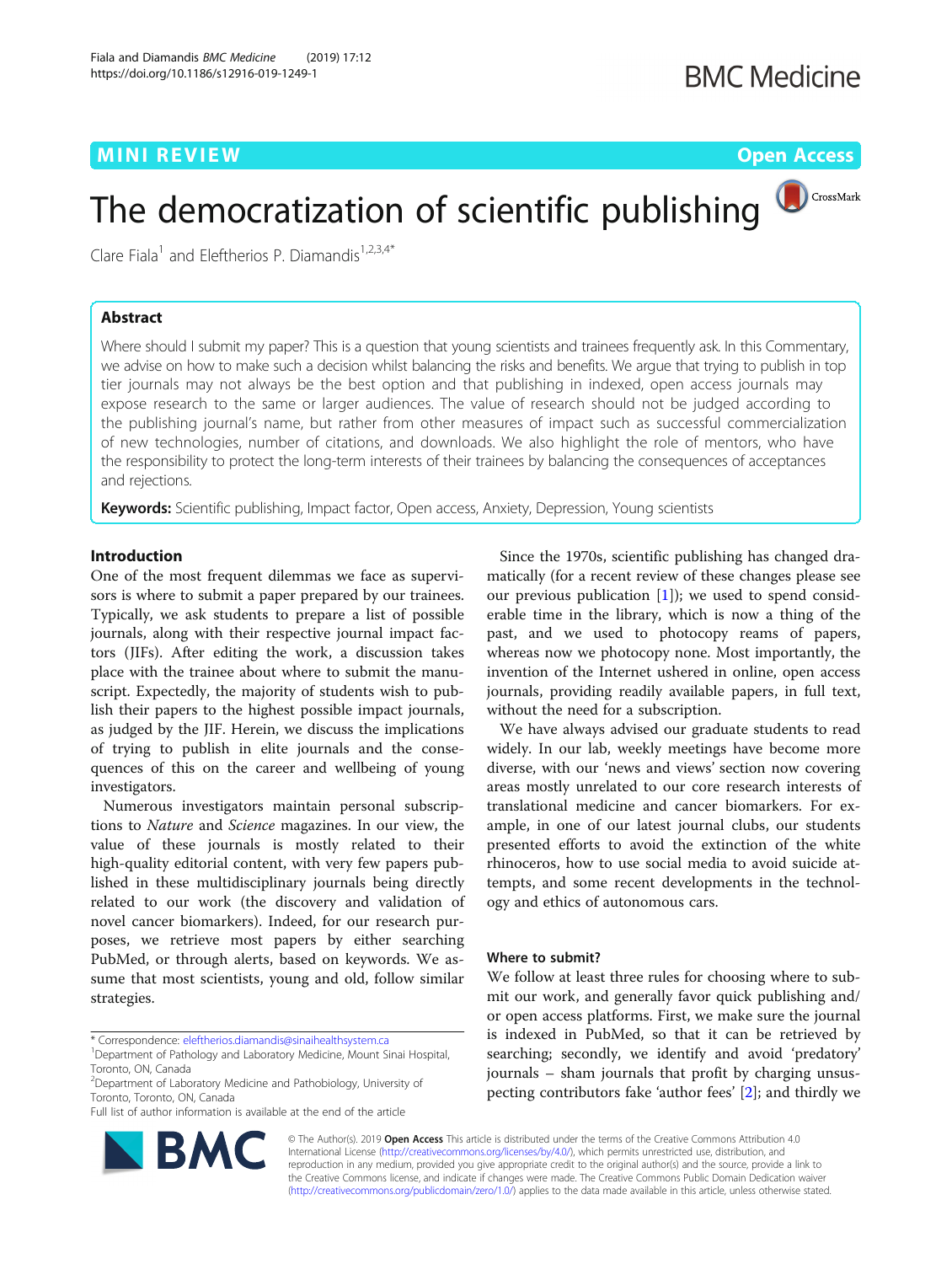ensure the journal is affiliated with a credible, even if small, publisher or a recognized professional association.

We agree with the notion that publishing a paper in a top tier journal may help secure better employment as well as help in being awarded major grants or prizes, among other benefits. However, these journals have some inherent issues. We recently argued that irreproducibility of papers in high-impact journals may be more frequent, and more dangerous (termed as 'malignant'), than in lower impact journals (termed as 'benign') [\[3](#page-2-0)–[5](#page-2-0)]. We and others have also repeatedly argued that the publication of a paper in a prestigious journal should not be used to extrapolate that the paper itself is valuable, impactful, or of high quality [\[6](#page-2-0), [7\]](#page-2-0). We consider that other measures of impact, such as citations, patents, startup companies, and development of consumer products, may be of greater importance. Consequently, we advise our trainees to submit their papers to prestigious journals, if they so wish, but to be emotionally prepared to accept rejections, in many cases without their paper even being reviewed.

Young investigators may be prefixed with the JIF. However, we recently predicted the future demise of the JIF and, indeed, we have seen our prediction come true with certain journals [[6](#page-2-0), [7\]](#page-2-0). To date, an increasing number of journals prefer not to advertise, or even seek to obtain, their JIF [[8\]](#page-2-0). Furthermore, we recently proposed a new factor, called the CAPCI (citation average per citable item), to avoid using the misleading word 'impact'  $[8]$  $[8]$ , as also proposed by others  $[9-13]$  $[9-13]$  $[9-13]$  $[9-13]$  $[9-13]$ .

## High-impact hazards

Not many senior researchers discuss the fact that submitting to the highest-impact journals may be associated with adverse effects, especially for their trainees. It is now common knowledge that anxiety and depression among graduate students, post-docs, and young faculty is on the rise, with the issue attracting significant attention  $[14-16]$  $[14-16]$  $[14-16]$ . One reason, among many, is the tremendous competition between young investigators for jobs, publications, awards, grants, etc. Rejection of papers in high-impact journals is, understandably, painful and damaging to the morale and self-esteem of early career researchers; one of us (EPD) has witnessed these adversities very frequently over 30 years. Repeated cycles of rejections could inflict depression, anxiety, and other mental illnesses, or even suicidal thoughts  $[16–18]$  $[16–18]$  $[16–18]$  $[16–18]$  $[16–18]$ .

# Open access journals

In our view, the importance of publishing in high-impact journals (many of which are closed access, and therefore subscription journals) is progressively decreasing due to the rise of open access journals and other publication options. In open access journals, upon publication, research is immediately visible in full text to international audiences who can read and cite it. It is difficult to envisage that any researcher would decide whether or not to read a highly relevant paper for their research based on the journal's rating by the JIF (unless, of course, the journal is categorized as 'predatory'). A recent analysis demonstrated that the number of citations accrued by a paper is not correlated with the JIF if the journal is open access  $[19]$ . Consequently, there is no reason why a paper should lose any citations or audience attention due to being published in an indexed, open access journal.

# Preprint servers vs. journals

There are also alternative methods for the publication of research, such as submission to a pre-print server. Pre-print servers are repositories that archive papers and make them available to readers without peer review. The major advantages of such a practice are the immediate visibility and the establishment of some priority in a specific subject. Thus, possible delays with the review process (which sometimes extend to a year or more) are avoided. Our students are increasingly advised to submit to such pre-print servers, yet they are suspicious that somebody may steal their ideas prior to formal acceptance by a peer-reviewed journal. The disadvantages of pre-print servers are that you may lose the benefit of peer review to improve your paper before it becomes public and that some journals have strict qualification rules regarding the prior submission to a pre-print server.

We are now increasingly advising our young associates to consider indexed, open access, quick publication journals. While practices vary, some of these journals have additional unique features besides being open access. For instance, they will accept and post a paper on their website (but not in PubMed) prior to formal acceptance by peer review, the reviewers are identifiable, and the reviews are public, and/or they require the submission of complete primary data to allow reanalysis by others. Following acceptance, the paper is freely available in full text in PubMed. Our experience is that, despite some concerns about the JIF, which may not even be used by these journals or could be relatively low, our trainees are thrilled to see their paper in PubMed, sometimes within 2–4 months from submission. Such fast visibility is a highly effective anti-anxiety and anti-depressive remedy. Nevertheless, our trainees realize that, under this publication model, their paper will be under permanent review, since readers can post comments at any time, even years after publication. A further perceived disadvantage would be the nominal fee paid by the authors to cover production costs; yet, due to competition, this fee is steadily decreasing. However, authors must realize that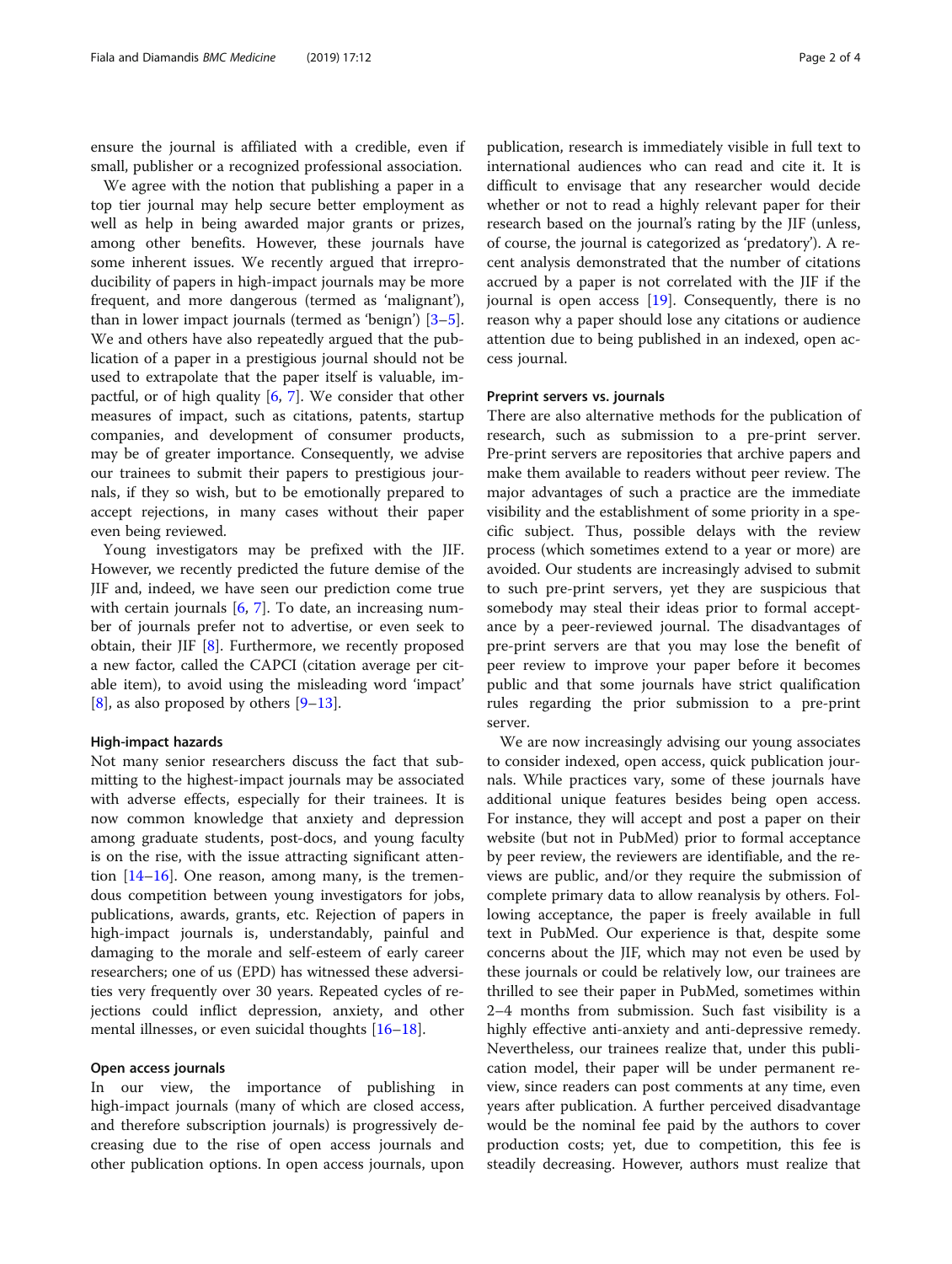<span id="page-2-0"></span>there are costs involved in the publication of a paper, even in open access, and that these costs should be met by authors, institutions, or funders. Finally, we also tell our trainees that no Nobel committee will deny them the Prize due to their work having been published in an open access journal without or with a low impact factor.

## Closed access attack

The open access publishing model has attracted increased attention in recent times following the demand of some scientific opinion leaders that all papers published in closed access journals become freely available in open access format, quickly after publication, without cost to the authors. One concern is that closed access journals could impede scientific progress due to their usually slower publication schedules and paywalls; this could be particularly damaging for very fast-growing disciplines such as artificial intelligence. Some authors are even threatening to boycott some highly visible journals if they insist on closed access or charging publication fees in the open access model  $[20]$  $[20]$ . Recently, two of the world's largest biomedical research funders – Wellcome Trust and the Gates Foundation – joined another 13 funders in backing a plan to make all papers resulting from work they fund open access on publication by 2020 [\[21](#page-3-0)].

# Role of mentors

We know of many mentors who insist on either publishing in top-tier journals or not publishing at all; their behavior is reminiscent of the Mercedes-Benz car TV advertisement: "the best or nothing". While many mentors can afford this luxury, their trainees likely cannot. Our own experience suggests that, for most students, it is better to publish one or more papers in open access journals, as outlined above, and then proceed to completion of their degrees, on time. The alternative insistence on publishing in the highest impact journals runs the risk of multiple rejections, major delays, years of additional research, and postponement of personal life decisions such as starting a family or finding a job. By guiding their trainees to publish in non-elite, yet respected journals, mentors may prevent serious consequences such as anxiety and related disorders.

# Conclusions

In our view, 'elite' journals are still required, yet their value lies on their exemplary editorial content, rather than on their original scientific material. Their science could be published elsewhere, and have the same societal impact and benefit. For example, one of the most influential papers in history is the one-page Nature report by Watson and Crick on the double helical structure of DNA [\[22](#page-3-0)]. Would the impact of this, or similar papers, be different had they been published in other, low impact factor, indexed journals? We believe not.

For mentors, we advise the adoption of a motto different from that of the Mercedes-Benz car manufacturer and to equip their trainees with the knowledge to make an informed decision as to where to send their work. After all, it is preferable that their hard work is made known to the international community through an open access journal or (bio-)archive than to remain unpublished.

# Acknowledgements

Not applicable.

Funding

Not applicable.

#### Availability of data and materials

Not applicable.

#### Authors' contributions

EPD conceived the content and both authors contributed to the writing and revision of the manuscript. Both authors read and approved the final manuscript and consent to its publication.

#### Ethics approval and consent to participate Not applicable

#### Competing interests

Dr. Eleftherios P. Diamandis discloses that he holds a consultant/advisory role with Abbott Diagnostics. Miss Clare Fiala has nothing to disclose.

## Publisher's Note

Springer Nature remains neutral with regard to jurisdictional claims in published maps and institutional affiliations.

#### Author details

<sup>1</sup>Department of Pathology and Laboratory Medicine, Mount Sinai Hospital Toronto, ON, Canada. <sup>2</sup> Department of Laboratory Medicine and Pathobiology, University of Toronto, Toronto, ON, Canada. <sup>3</sup>Department of Clinical Biochemistry, University Health Network, Toronto, ON, Canada. <sup>4</sup>FRSC Head of Clinical Biochemistry, Mount Sinai Hospital and University Health Network, 60 Murray St., Floor 6, Rm L6-201, Box 32, Toronto, ON M5T 3L9, Canada.

# Received: 14 December 2018 Accepted: 2 January 2019 Published online: 18 January 2019

#### References

- 1. Fiala C, Diamandis EP. The emerging landscape of scientific publishing. Clin Biochem. 2017;50:651–5.
- 2. Beall J. Predatory journals: ban predators from the scientific record. Nature. 2016;534:326.
- 3. Fiala C, Diamandis EP. How the reduce scientific irreproducibility: the fiveyear reflection. Clin Chem Lab Med. 2017;55:1845–8.
- 4. Fiala C, Diamandis EP. Make researchers revisit past publications to improve reproducibility. F1000 Res. 2017;6:1717.
- 5. Fiala C, Diamandis EP. Benign and malignant scientific irreproducibility. Clin Biochem. 2018;55:1–2.
- 6. Diamandis EP. Journal Impact Factor: it will go away soon. Clin Chem Lab Med. 2009;47:1317–8.
- 7. Diamandis EP. More discussion on journal impact factor. Clin Chem Lab Med. 2013;51:2271.
- 8. Diamandis EP. The Journal Impact factor is under attack use the CAPCI factor instead. BMC Med. 2017;15:9.
- 9. Lariviere V, Kiermer V, MacCallum CJ, McNutt M, Patterson M, Pulverer B, et al. A simple proposal for the publication of journal citation distributions. bioRxiv. 2016:062109. [https://doi.org/10.1101/062109.](https://doi.org/10.1101/062109)
- 10. Anonymous. Time to remodel the journal impact factor. Nature. 2016;535:466.